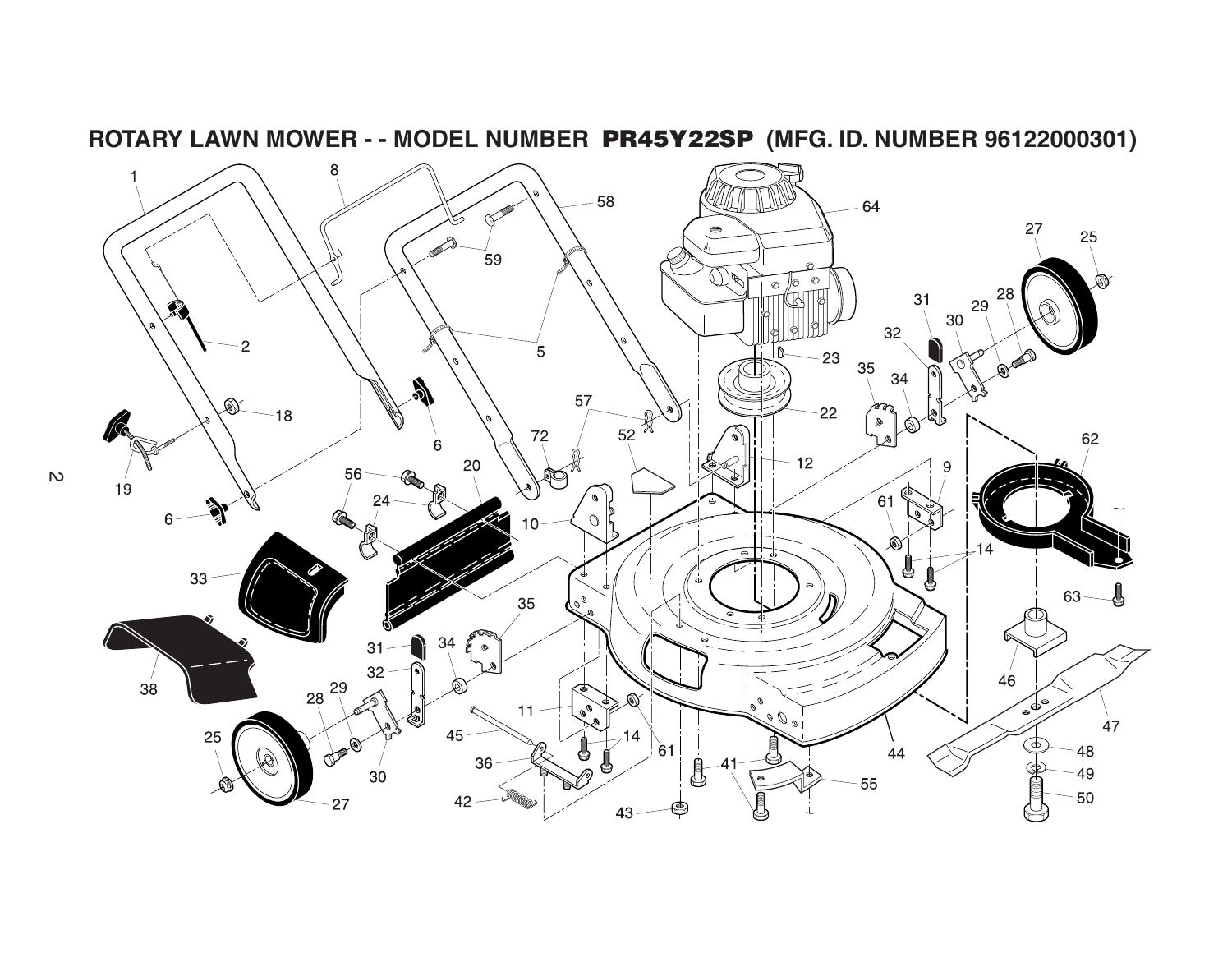## **ROTARY LAWN MOWER - - MODEL NUMBER PR45Y22SP (MFG. ID. NUMBER 96122000301)**

| <b>KEY</b><br>NO. | <b>PART</b><br>NO. | <b>DESCRIPTION</b>                               | <b>KEY</b><br>NO. | <b>PART</b><br>NO.                                   | <b>DESCRIPTION</b>                               |  |
|-------------------|--------------------|--------------------------------------------------|-------------------|------------------------------------------------------|--------------------------------------------------|--|
|                   | 166860X479         | <b>Upper Handle</b>                              | 42                | 152124                                               | Spring, Torsion                                  |  |
| 2                 | 156581             | Engine Zone Control Cable                        | 43                | 73800400                                             | Locknut, Hex                                     |  |
| 5                 | 66426              | Wire Tie                                         | 44                | 194628                                               | Kit, Lawn Mower Housing (Includes Key Number 46) |  |
| 6                 | 189713X428         | Handle Knob                                      | 45                | 147286                                               | Rod, Hinge                                       |  |
| 8                 | 146771             | <b>Control Bar</b>                               | 46                | 851514                                               | Adapter, Blade                                   |  |
| 9                 | 153282X479         | Support Bracket, Handle, LH                      | 47                | 192682                                               | Blade, 22"                                       |  |
| 10                | 170345X479         | Handle Bracket Assembly, RH                      | 48                | 851074                                               | Washer, Hardened                                 |  |
| 11                | 153350X479         | Support Bracket, Handle, RH                      | 49                | 850263                                               | Washer, Lock, Helical                            |  |
| 12 <sup>2</sup>   | 170346X479         | Handle Bracket Assembly, LH                      | 50                | 851084                                               | Screw, Hex Head 3/8-24 x 1-3/8 Grade 8           |  |
| 14                | 149741             | Screw, Thread Cutting 5/16-18 x 3/4              | 52                | 107339X                                              | Decal, Danger                                    |  |
| 18                | 132004             | Locknut, Keps                                    | 55                | 188839X004                                           | Mounting Bracket, Debris Shield                  |  |
| 19                | 179585             | Rope Guide                                       | 56                | 750097                                               | Screw, Hex Washer Head #10-24 x 1/2              |  |
| 20                | 189008             | <b>Rear Deflector</b>                            | 57                | 51793                                                | <b>Hairpin Cotter</b>                            |  |
| 22                | 85496              | Pulley, Engine                                   | 58                | 151590X479                                           | Lower Handle                                     |  |
| 23                | 87677              | Hi-Pro Key                                       | 59                | 191574                                               | Handle Bolt                                      |  |
| 24                | 87584X004          | Clamp, Rear Deflector                            | 61                | 751592                                               | Locknut, Hex                                     |  |
| 25                | 83923              | Locknut, Hex 3/18-16                             | 62                | 188784                                               | Debris Shield                                    |  |
| 27                | 194855             | Wheel & Tire Assembly                            | 63                | 192325                                               | Screw                                            |  |
| 28                | 142748             | <b>Shoulder Bolt</b>                             | 64                | - - -                                                | Engine, Briggs & Stratton, Model Number 10H902   |  |
| 29                | 62335              | <b>Belleville Washer</b>                         |                   |                                                      | (for engine service and replacement parts,       |  |
| 30                | 145935X004         | Axle Arm Assembly                                |                   |                                                      | call Briggs & Stratton at 1-800-233-3723)        |  |
| 31                | 170143             | Knob, Selector                                   | 72                | 192770                                               | Clip, Cable                                      |  |
| 32                | 700331X004         | Spring, Selector                                 | $ -$              | 162300                                               | Warning Decal (not shown)                        |  |
| 33                | 151889             | Discharge Guard                                  | $ -$              | 193733                                               | Operator's Manual, English                       |  |
| 34                | 146630             | Spacer                                           |                   | 193736                                               | Operator's Manual, French                        |  |
| 35                | 750085X007         | Bracket, Wheel Adjuster                          |                   | 195333                                               | Repair Parts Manual, English / French            |  |
| 36                | 154132             | Bracket, Housing                                 |                   |                                                      |                                                  |  |
| 38                | 176509             | Deflector, Discharge                             |                   | NOTE: All component dimensions given in U.S. inches. |                                                  |  |
| 41                | 150406             | Screw, Hex Head, Threaded, Rolled 3/8-16 x 1-1/8 |                   | 1 inch = $25.4$ mm                                   |                                                  |  |

**IMPORTANT:** Use only Original Equipment Manufacturer (O.E.M.) replacement parts. Failure to do so could be hazardous, damage your lawn mower and void your warranty.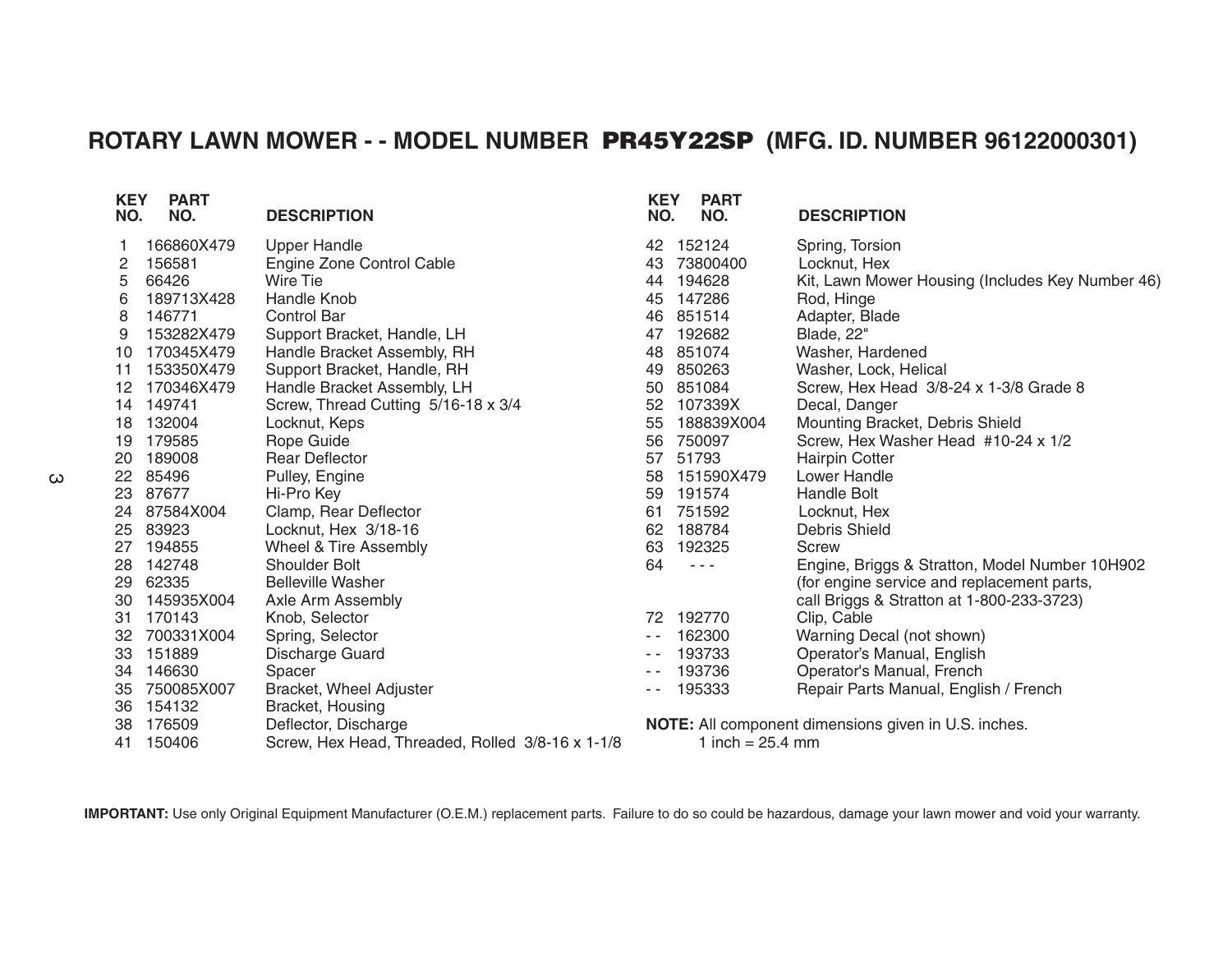

**ROTARY LAWN MOWER - - MODEL NUMBER PR45Y22SP (MFG. ID. NUMBER 96122000301)**